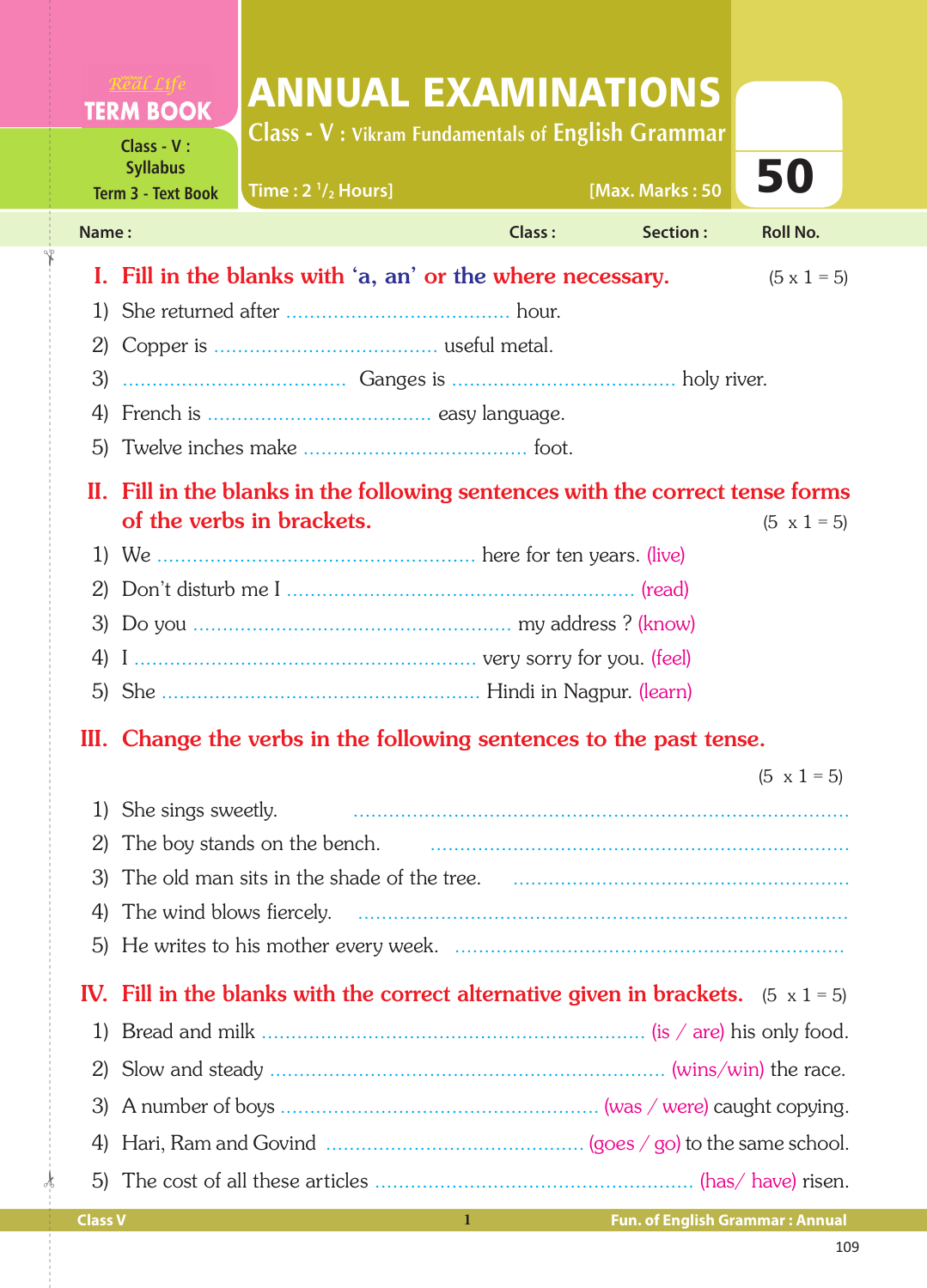|    | V. Change the following sentences in the Active voice into Passive voice. |                    |  |  |  |  |
|----|---------------------------------------------------------------------------|--------------------|--|--|--|--|
|    | 1) He has opened the door.                                                | $(5 \times 1 = 5)$ |  |  |  |  |
| 2) | Columbus discovered America.                                              |                    |  |  |  |  |
|    | 3) The boy made a kite.                                                   |                    |  |  |  |  |
| 4) | Bring me a glass of water.                                                |                    |  |  |  |  |
| 5) | They found him guilty of murder.                                          |                    |  |  |  |  |
|    |                                                                           |                    |  |  |  |  |
|    | VI. Change the following to Indirect speech.                              | $(5 \times 1 = 5)$ |  |  |  |  |
| 1) | I said to my teacher, "Good morning!"                                     |                    |  |  |  |  |
| 2) | The boy wondered, "How blue the sky is!"                                  |                    |  |  |  |  |
|    | 3) She exclaimed, "How beautiful the Taj is !"                            |                    |  |  |  |  |
|    | 4) "How stupid you are !" said the teacher.                               |                    |  |  |  |  |
|    | 5) He said, "Bravo ! you have done well".                                 |                    |  |  |  |  |
|    | VII. Punctuate the following, using capital letters where necessary.      |                    |  |  |  |  |
|    | 1) he came he saw and he conquered                                        | $(5 \times 1 = 5)$ |  |  |  |  |
|    | 2) where are you going dileep                                             |                    |  |  |  |  |
|    |                                                                           |                    |  |  |  |  |

 $\overline{2}$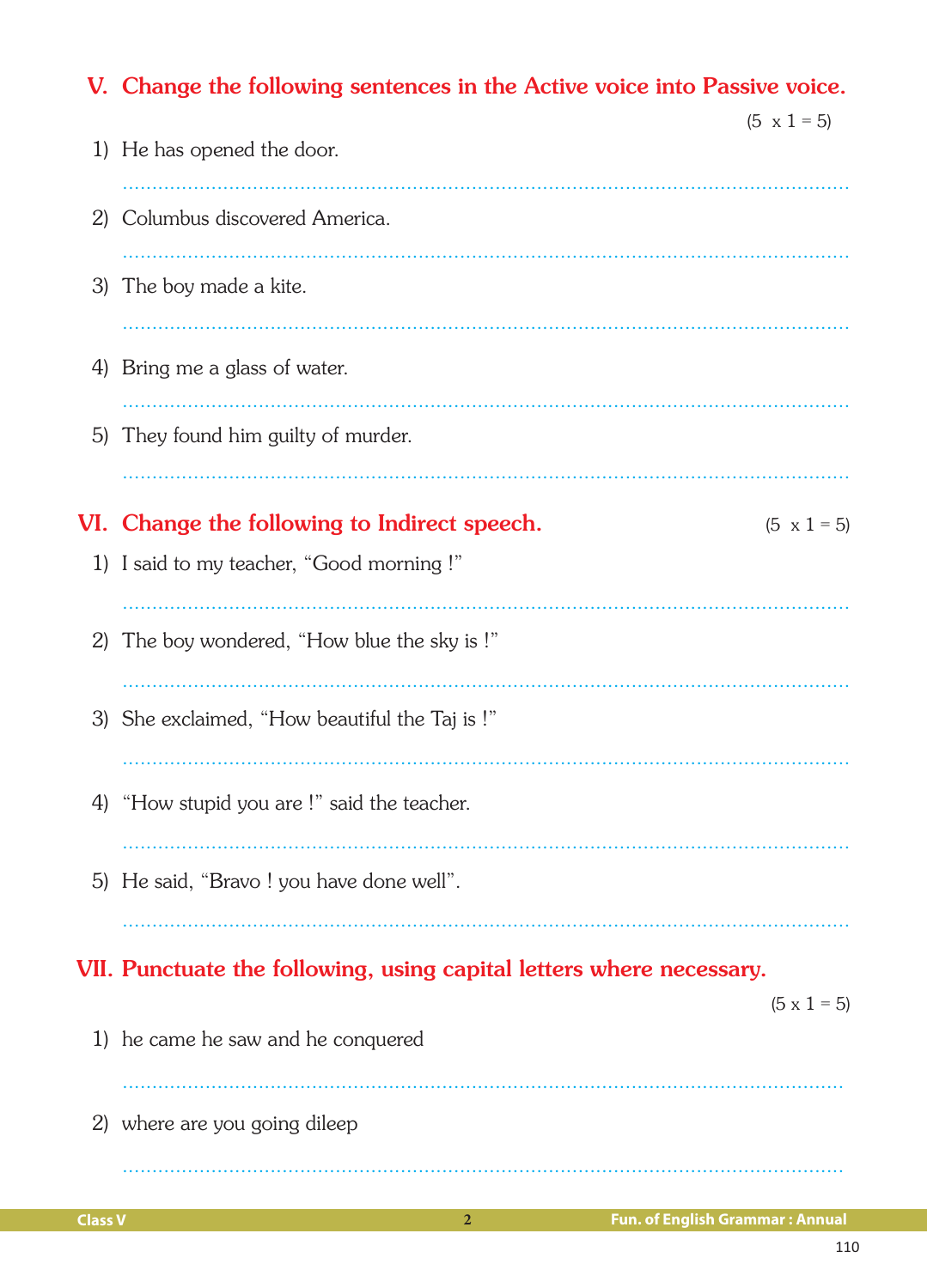- 3) many may come many may go but i go on forever.
- 4) boys do you know what tiger is
- 5) Where do you live my friend asked me

## **VIII.** Read the following passage carefully.  $(5 \times 1 = 5)$

 It is only if we have character that freedom will produce happiness for the millions of our country. Character is not merely a copy book ideal. It is the wisest national policy, that can be conceived by any statesmen. It is only if we character that all things will work. Otherwise, not only freedom, education and the universities, but the whole constitution will be mere waste paper. Hence the emphasis on character that has to be formed of the best type. I welcome the growing number of girls in schools and colleges, because it means that schools and colleges are carried bodily into families. We will not need to multiply universities if only our mothers are all university products. Then every home will in itself a university. All boys and girls that have to be looked after from the earliest stages in the home by a worthy principal, namely, the mother of the family. Do you then about the evaluation I make that every girl graduate is worth five boy graduates, taking the average of a family to be five ?

..........................................................................................................................

..........................................................................................................................

..........................................................................................................................

## Now answer the following questions :

1) When does freedom bring happiness to people ?

## Ans. ......................................................................................................................... 2) What is the wisest national policy ? Ans. ......................................................................................................................... 3) Why should there be emphasis on character ? Ans. .........................................................................................................................

- 4) "Every home will be a university" ..... How ?
- Ans. .........................................................................................................................
	- 5) Suggest a suitable title to the passage.

**Class V 3**

 $\frac{1}{2}$ 

✁

Ans. .........................................................................................................................